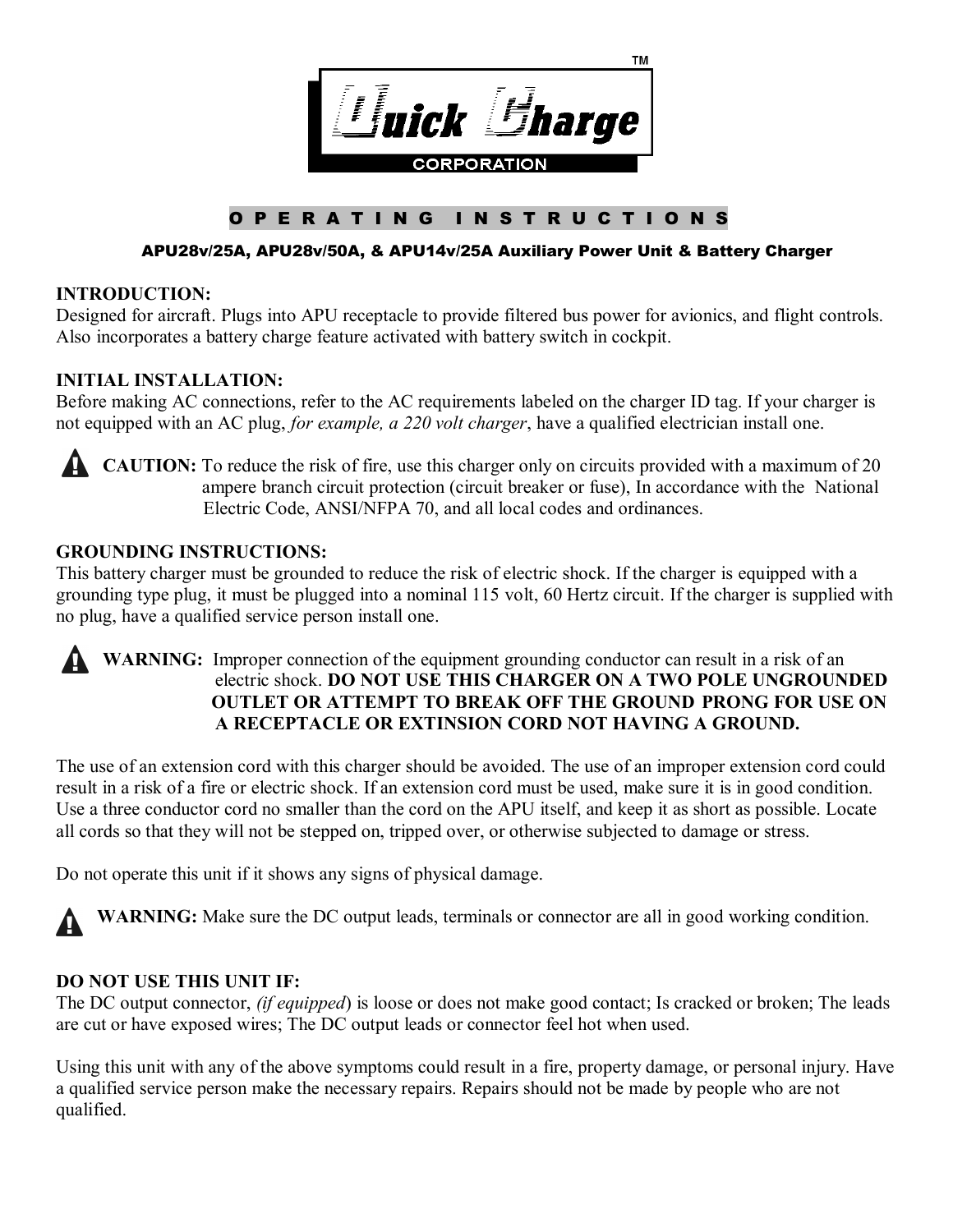### **NORMAL OPERATION POWER SUPPLY:**

- 1). Make sure main power switch is off. Be sure the unit matches the system voltage of aircraft. Plug connector into APU receptacle.
- 2). Plug the unit into AC power. 117 volts, or 230 if designed for it.
- 3). Place selector switch in power supply position.
- 4). Turn ON aircraft master switch.
- 5). Flip APU power switch ON. The voltmeter will show an output of 27-28 volts. If the ammeter also shows current flow, and nothing on the aircraft is on, this current is flowing into the battery. As loads are placed on the bus, amps will increase, and voltage will decrease. **NOTE:** The voltmeter may read as much as 1 volt higher than actual buss voltage when the unit is fully loaded, as the load is reduced, the meter will read more accurate. Current is limited to 25 or 50 amps, depending on model.
- 6). If there is no reading on the ammeter, slide the **third pin power switch** to the other position.
- 7). To discontinue, flip the APU power switch OFF first, then unplug the AC power cord and disconnect plug from APU receptacle.

## **NORMAL OPERATION BATTERY CHARGER:**

First it should be noted, that on most aircraft it is not possible to isolate the battery from the system bus, and charge it independently.

- 1). Follow steps 1 And 2 above, then place selector switch in battery charge position. If no voltage registers on the meter, and if your aircraft has a battery switch, turn it on. If voltage still does not register, then the battery cannot be separated from the system bus and you will charge the battery as described in paragraph 5 above, just make sure everything is off, so that battery can become charged. If however, you get a voltage reading in the battery charge position, then you are able to charge the battery independently.
- 2). As the battery charges, amps will decrease as voltage increases, battery is fully charged near 14 or 28 volts, depending on model. Current should be one amp and lower. Charger can be left connected indefinitely without damage to battery.
- 5). To discontinue, flip the APU power switch OFF first, then unplug the AC power cord and disconnect plug from APU receptacle.